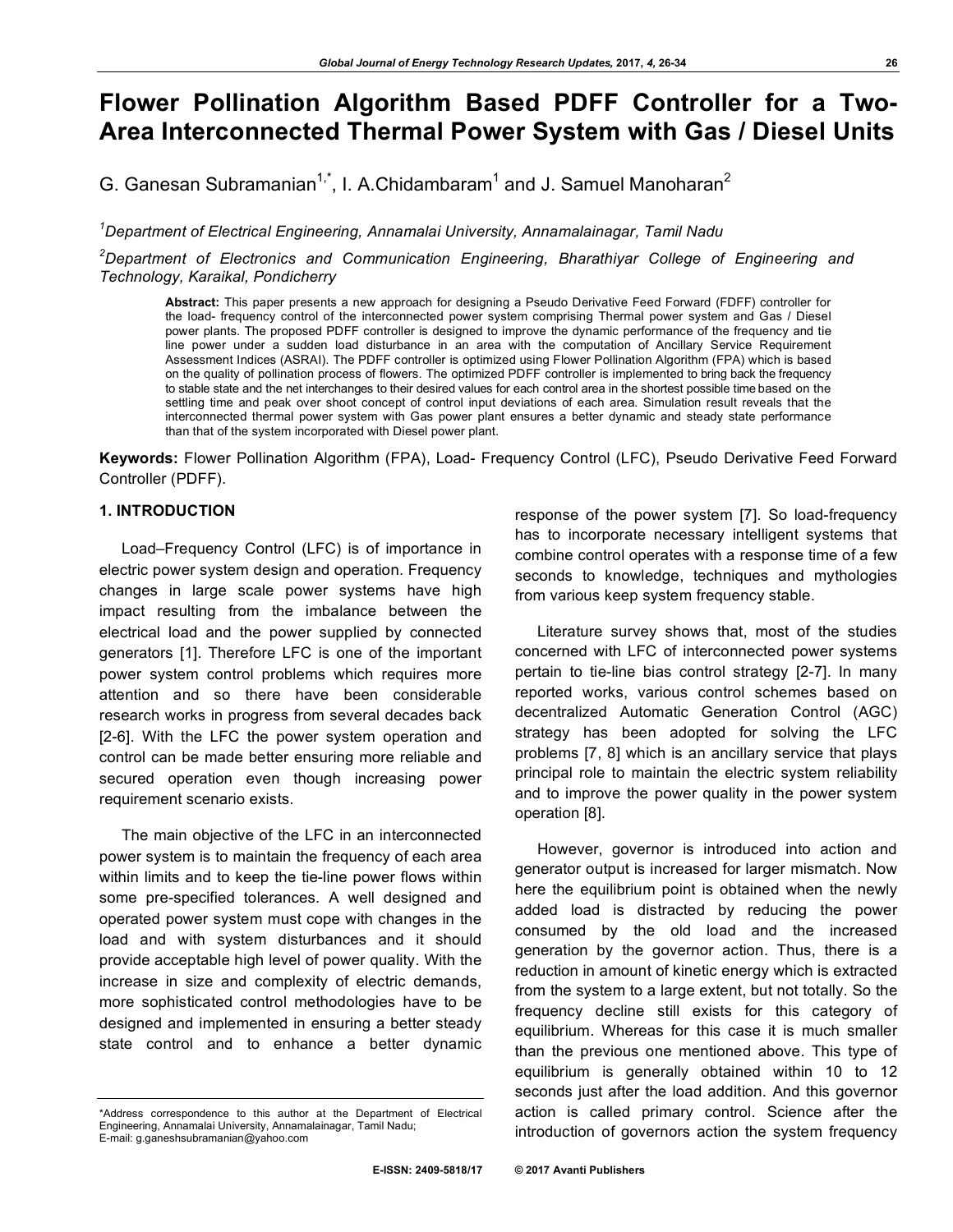is still different its predefined value, by another different control strategies it is needed the frequency to bring back to its predefined value. Conventional Proportional-Integral (PI) Controllers which are referred as secondary control have been adopted to bring back the deviated system frequency to its predefined value or to zero. Supplementary controllers are designed to regulate the area control errors to zero effectively. Even in the case of small load disturbances and with the optimised gain for the supplementary controllers, the power frequency and the tie-line power deviations persist for a long duration. In these situations, the governor system may no longer be able to absorb the frequency fluctuations due to its slow response [7]. As a result of sudden power demands the power generations must change accordingly to match the load perturbations.

In a two area interconnected power system, where the two areas are connected through tie lines, the control area are supplied by each area and the power flow is allowed by the tie lines among the areas. Each output frequency finds the information about its own area and the tie line power deviation finds the information about the other areas. The main function of AGC is to control load frequency and tie line power during load disturbance. So the error signals of frequency and tie line power are used as design criteria to tune the PI controller. The error inputs to the controllers are the respective area control errors (ACEi) given by [7]

$$
ACEi = \betai \Delta Fi + \Delta Ptie i,j
$$
 (1)

The control inputs of the power system u1 and u2 with PI structure are given by Eqs. (2) and (3).

 $u_1 = K_{p_1} ACE_1 + K_{l1} \int ACE_1 dt$ (2)

$$
u_2 = K_{P2} \, ACE_2 + K_{I2} \int \, ACE_2 \, dt \tag{3}
$$

In this study, FPA is used to tune the PI controller for a two area thermal-diesel interconnected power system. Proportional gain constant  $(K_{Pi})$  and Integral gain constant  $(K_{ii})$ , are considered as variables describing a population defined in an FPA. FPA requires an objective function which uses the design criteria to calculate the flower constancy of the defined population. An objective function is created which uses the variables of the population from FPA, passes through a model containing two area power system and obtains the error signals frequency  $(\Delta F_i)$  and tie line

power $(\Delta P_{\text{rel}})$ . The performance of these responses is

measured using performance functions such as Integral of Squared Error (ISE) given by Eqn (4) [7].

$$
J = \int_{0}^{t_{\text{sim}}} \left[ \left( \beta_1 \Delta F_1 \right)^2 + \left( \beta_2 \Delta F_2 \right)^2 + \Delta P_{\text{tie}}^2 \right] dt \tag{4}
$$

Figure **1** shows a two area power system where each area supplies to its own area and the power flow between the areas are allowed by the tie line.



**Figure 1:** Two area interconnected power system.

The LFC design methodologies implemented so far mainly aim for the frequency stabilization and the ensuring zero ACE in each control area. In this pattern, the ACE control may conflict with the system frequency recovery even though optimal decentralized controllers are implemented. In view of the drawback in the restructured scenario this paper proposes a design methodology by incorporating PDFF Controller and comparative study of Thermal – Diesel unit [9, 10] and Thermal – Gas system unit [11, 12] along with the twoarea thermal power system. Various control methodologies [5-8] were adopted to tune the Proportional and Integral Controllers (PI controllers) like bacterial foraging technique, ant, bee colony algorithms and due to computational complexity those algorithms are found to inferior and a new natureinspired algorithm based on the characteristics of pollination process of flowers plants namely Flower Pollination Algorithm (FPA) has been proposed. This algorithm is one of the most promising less computational complex solution methodologies [13-18]. From the biological evolution point of view, the objective of the flower pollination is the survival of the fittest and the optimal reproduction of plants in terms of numbers as well as the fittest. The basic idea of flower pollination in the context of bees and clustering was investigated before, but in this paper discusses the completely new optimization strategy solely based on the flower pollination characteristics.

This paper proposes a conceptually computational methodology for ensuring better steady state response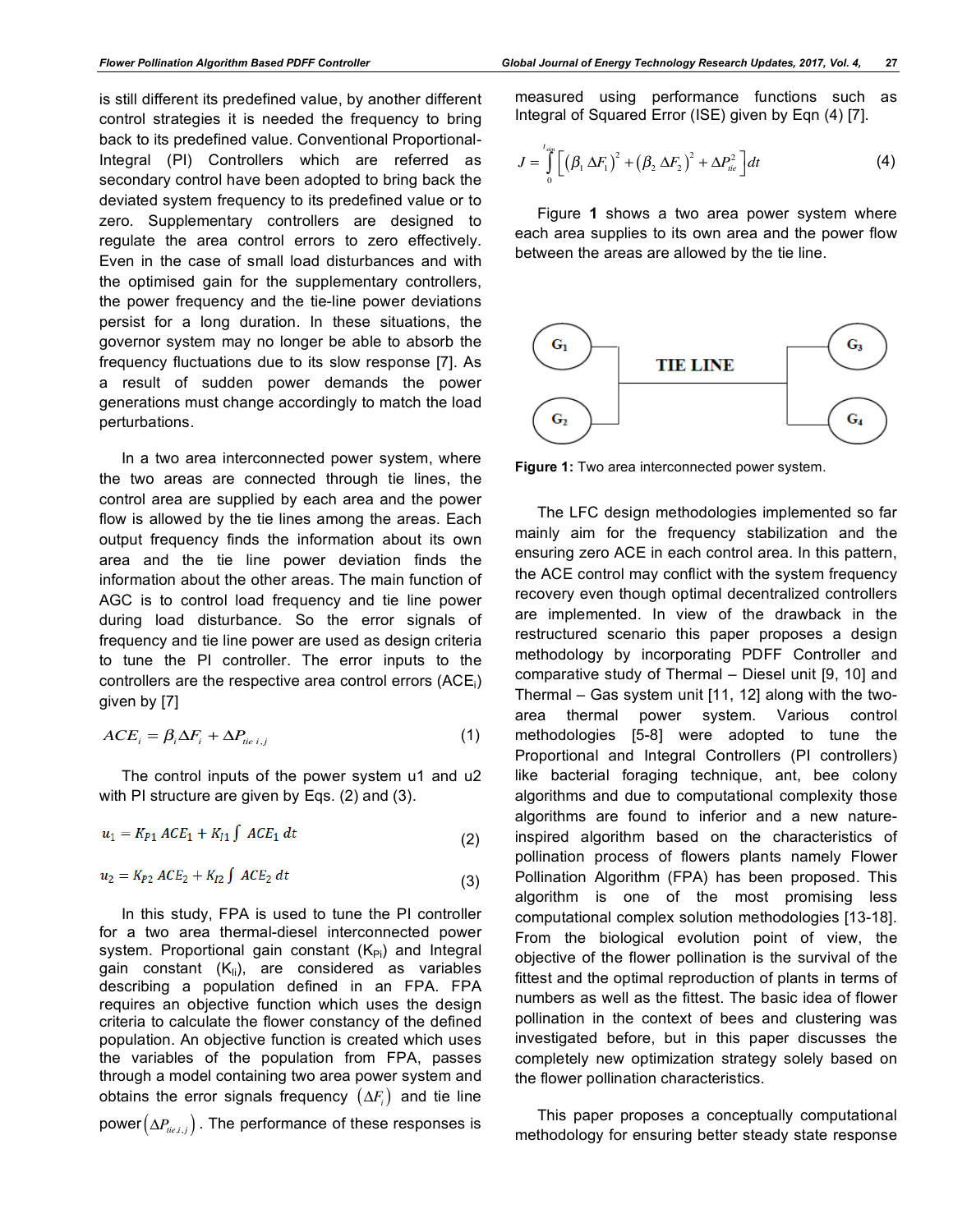of the system. In this study without and with the incorporation of the Thermal – Gas and Thermal – Diesel system to the two-area thermal restructured power system has been considered for poolco, bilateral and contract violation transactions. From the simulated results it is observed that the system with HDGT units ensures improved steady state parameters which provides and ensures a good margin of stability.

## **2. MODELLING OF DIESEL POWER PLANTS**

The diesel electric power plants are used as Peak load plant and can be easily started or stopped at a short notice to meet the peak demand or as Mobile plants which can be mounted on trailers can be used for temporary or emergency purposes or as standby unit [9].



**Figure 2:** Transfer function representation of a diesel power plant.

The diesel power plant has the following drawbacks like high operating cost, high maintenance and lubrication cost, capacity is restricted, Noise problem, cannot supply overload, unhygienic emissions and the life of the diesel power plant is less (7 to 10 years) as compared to that of a steam power plant which has a life span of 25 to 45 years. The efficiency of the diesel plant decreases to less than 10% after its life period. So an attempt has been made to incorporate Heavy Duty Gas Turbine based power plant and will be discussed in the next Section.

## **3. MODELLING OF GAS POWER PLANTS**

Gas turbines are important for power generation and as a result of increasing energy demand it is likely that their importance will grow in the coming decades. A gas turbine can run on a range of fuels, natural gas from fossil fuel sources or from other gases like biogas and hydrogen gas. Systems that can work efficiently for a range of fuel compositions ensure power production less sensitive to political factors [11]. (Figure **3**)

This paper proposes a conceptually computational methodology for ensuring better steady state response of the system. In this study without and with the incorporation of the Diesel power plant unit / HDGT unit with the two-area thermal power system has been considered. From the simulated results it is observed that the system with HDGT unit ensures improved steady state parameters which provides and ensures a good margin of stability.

## **4. FLOWER POLLINATION ALGORITHM**

Yang [13] emulated the characteristic of the biological flower pollination in flowering plant to develop single objective FPA based on the rules listed as follows: (i) The global pollination processes are biotic and cross pollination through which the pollen transports pollinators perform the levy flight, (ii) Local pollination is viewed as abiotic and self pollination. (iii) Reproduction probability is considered as flower constancy which is proportional to the resemblance of the two flowers in concerned and (iv) The switching probability controlled both the local and global pollination  $p \in [0, 1]$ . Local pollination can have fraction *p* that is significant in the entire processes of the pollination because of physical proximity and wind. The plant can possess multiple flowers and every flower patch typically emits millions or even billions of pollen gametes in real life pollination practice [14, 15]. To simplify the proposed algorithm development, it was assumed that each plant has a single flower and each flower emit only a single pollen gamete. This result is to the elimination of the need to differentiate pollen gamete, plant or solution to a problem. This means that a solution *xi* to a problem is equivalent to a flower and pollen gamete. The major stages in the design of SFPA



**Figure 3:** Shows the new transfer function LFC model with single stage reheat turbine in heavy duty gas system area are considered for deregulated environment.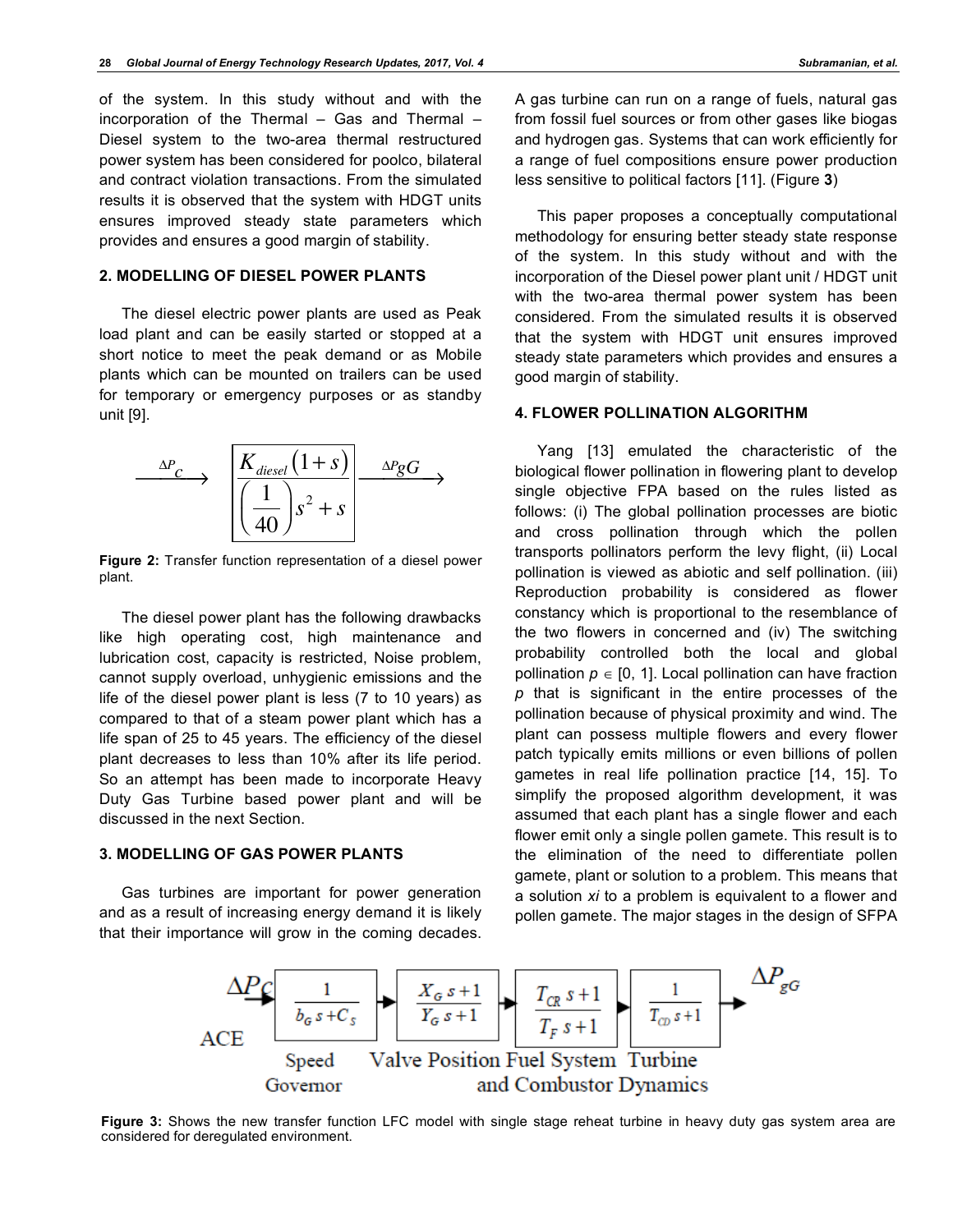are global and local pollination. In the global pollination, the pollens of the flowers are moved by pollinators e.g. insects and pollens can move for a long distance since the insects typically fly for a long range of distances [16-18]. This process guarantees pollination and reproduction of the fittest solution represented as g\*. The flower constancy can be represented as:

$$
x_i^{t+1} = x_i^t + L(x_i^t - g_*)
$$
\n(5)

where  $x_i^t$  is the pollen *i* or solution vector  $x^i$  at iteration *t*, and *g\** is the current best solution found among all solutions at the current generation/iteration. The parameter *L* is the strength of the pollination, which essentially is a step size. Since insects may move over a long distance with various distance steps, which is mimicked by levy distribution of flight [14, 15] and mathematically represented as;

$$
L \sim \frac{\lambda \Gamma(\lambda) \sin\left(\frac{\pi\lambda}{2}\right)}{\pi} \frac{1}{s^{1+\lambda}} \qquad (s \ll s_0 > 0) \qquad (6)
$$

where  $\Gamma(\lambda)$  is the standard gamma function, and this distribution is valid for large steps  $s > 0$ . The local pollination and flower constancy can be represented as;

$$
x_i^{t+1} = x_i^t + \varepsilon \left( x_j^t - x_k^t \right) \tag{7}
$$

where  $x_j^t$  and  $x_k^t$  represent pollen from different flowers of the same species of plant. Thus, mimic the flower constancy in a limited neighbourhood. The switch probability or proximity probability is used to switch between common global pollination to intensive local pollination. The effectiveness of the FPA can be attributed to the following two reasons: (i) Insect pollinators can travel in long distances which enable the FPA to avoid local landscape to search in a very large space (explorations). (ii) The FPA ensures that similar species of the flowers are consistently chosen which guarantee fast convergence to the optimal solution (exploitation). The proposed flower pollination algorithm for solving AGC application;

- I. Step 1: Initialize the objective function as given in the equation (8).
- II. Step 2: Initialize a population of  $x = (x_1, x_2 ... x_{NF})$ flowers/pollen gametes with the population size of *NF x N*. Where *NF* is the number of flowers as 30 and *N* is the dimension size depends on the number of controller gain values for each area in the two area system. In this study *N* is equal to four because PI controller is used to in each area  $(K_{P1}, K_{11} K_{P2}, K_{12})$  and calculate the Fitness for each solutions.
- III. Step 3: Find the best solution to the initial population and define a switch probability  $p \in [0, 1]$ 1] and define a stopping criterion (a fixed number of generations/iterations).
- IV. Step 4: while (t <Maximum Generation) for i = 1:n (all n flowers in the population) if rand  $\leq$  p, Draw a (d-dimensional) step vector *L* which obeys a Levy distribution Global pollination has been done using equation (9). Else draw  $\varepsilon$  from a uniform distribution in [0, 1]. Randomly choose j<sup>th</sup> and k<sup>th</sup> flower among all the solutions and do local pollination through equation (11), end if;
- V. Step 5: Evaluate new solutions using the objective function. If new solutions are better, update them in the population, end for,
- VI. Step 6: Find the current best solution *g* based on the objective fitness value, end while.

## **5. MODELLING OF PDFF CONTROLLER**

In PI controller  $K_P$  provides stability and high frequency response and  $K<sub>1</sub>$  ensures that the average error is driven to zero. So no long term error, as the two gains are tuned. (Figure **4**)



**Figure 4:** Block diagram for PDFF control.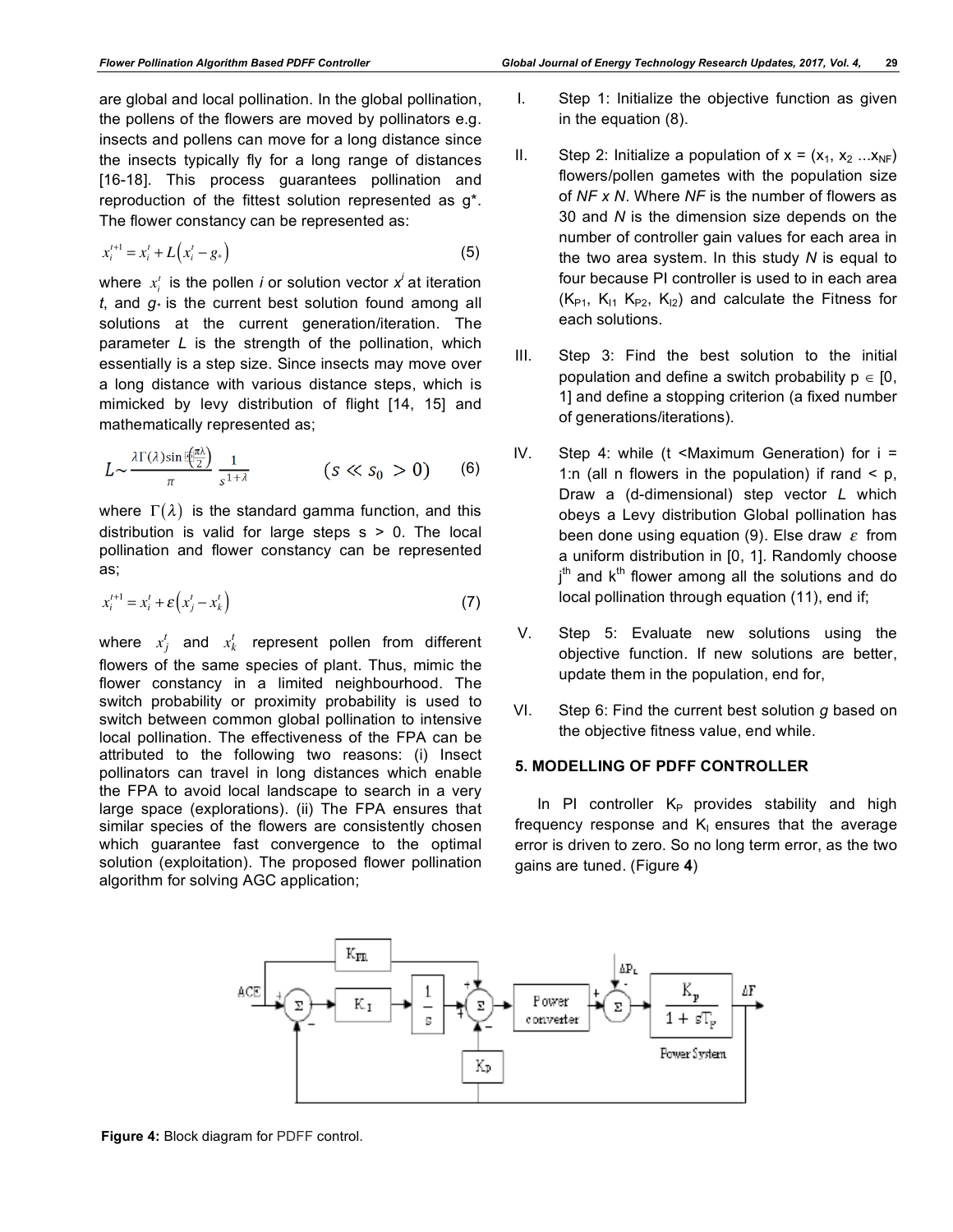**Case 1:** The Power System Restoration Index 1 [19] (PSRI<sub>1</sub>) is obtained from the ratio between the settling time of the control input deviation  $\Delta P_{c1} (\tau_{s1})$ response of area 1 and power system time constant  $(T_{p1})$  of area 1.

$$
PSRI_1 = \frac{\Delta P_{c1}(\tau_{s1})}{T_{p1}}\tag{8}
$$

**Case 2:** The Power System Restoration Index 2  $(PSRI<sub>2</sub>)$  is obtained from the ratio between the settling time of the control input deviation  $\Delta P_{c2} (\tau_{s2})$  response of area 2 and power system time constant  $(T_{p2})$  of area 2.

$$
PSRI_2 = \frac{\Delta P_{c2}(\tau_{s2})}{T_{p2}}
$$
\n(9)

**Case 3:** The Power System Restoration Index 3  $(PSRI<sub>3</sub>)$  is obtained from the peak value of the control input deviation  $\Delta P_{c1}(\tau_p)$  response of area 1 with respect to the final value  $\Delta P_{c1}(\tau_s)$ ;

$$
PSRI_3 = \Delta P_{c1}(\tau_p) - \Delta P_{c1}(\tau_s)
$$
\n(10)

**Case 4:** The Power System Restoration Index 4 (PSRI4) is obtained from the peak value of the control input deviation  $\Delta P_{c2} (\tau_p)$  response of area 1 with respect to the final value  $\Delta P_{c1}(\tau_s)$ ; (Figure 5 and 6)



**Figure 5:** Linearized model of a two-area thermal-diesel interconnected power system in a restructured environment.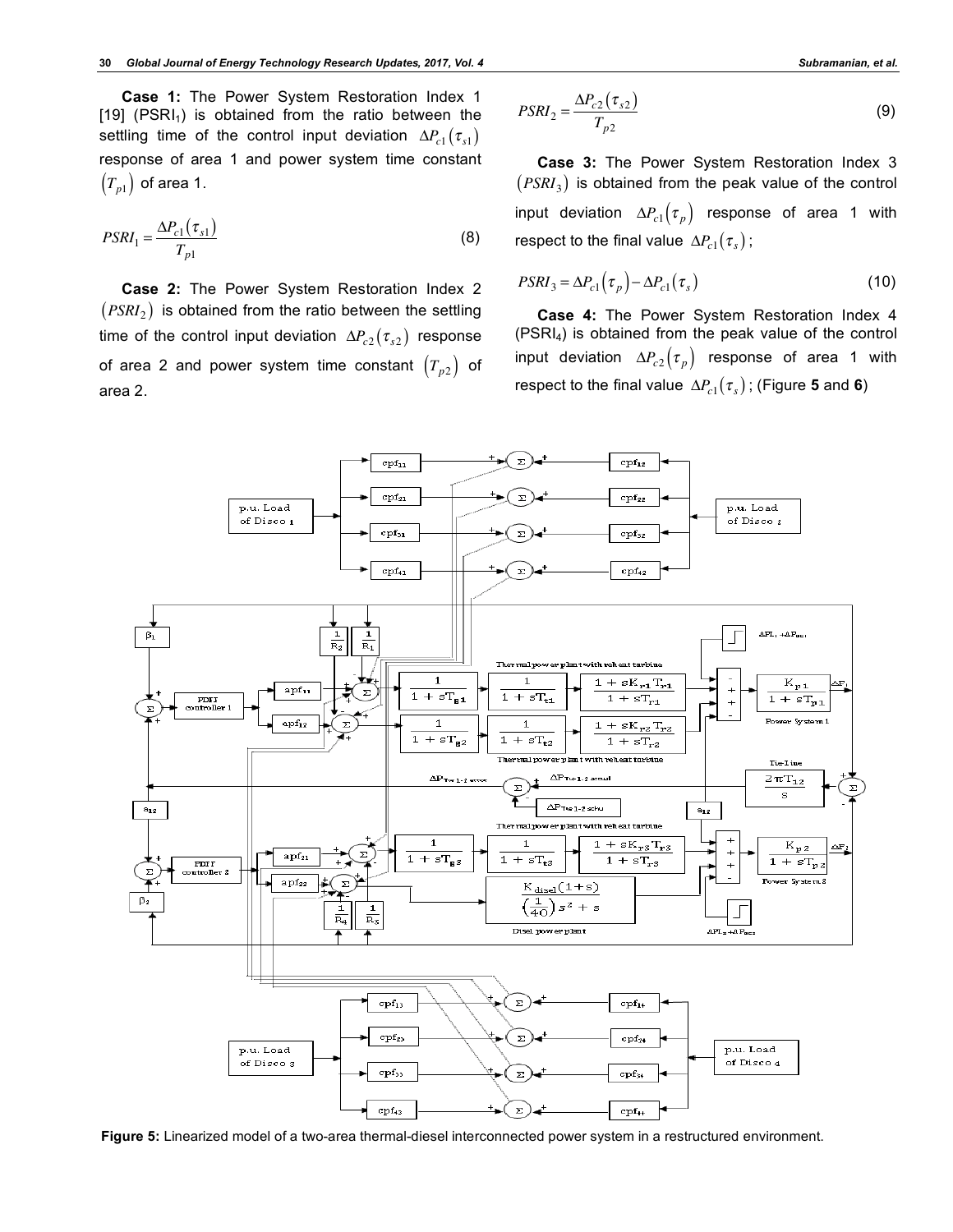

Deregulated environment

**Figure 6:** Simulation Diagram of Load-Frequency Controller for Deregulated Thermal-Heavy duty gas turbine Power Systems.

$$
PSRI_4 = \Delta P_{c2}(\tau_p) - \Delta P_{c2}(\tau_s)
$$
\n(11)

## **Table 1: Data for the Interconnected Two-Area Thermal power system [7]**

| Rating of each area                          | 2000 MW                        |  |  |  |
|----------------------------------------------|--------------------------------|--|--|--|
| Base power                                   | 2000 MVA                       |  |  |  |
| Frequency                                    | 60 Hz                          |  |  |  |
| Power System gain                            | $K_{P_i} = 120$ Hz/p.u<br>МW   |  |  |  |
| Power system time constant                   | $T_{Pi} = 20$ s                |  |  |  |
| Speed regulation coefficient of each<br>area | $R_i = 2.4$ Hz/p.u MW          |  |  |  |
| Generator time constant                      | $T_{\text{o}i} = 0.08$ s.      |  |  |  |
| Turbine time constant                        | $T_{\text{H}} = 0.3 \text{ s}$ |  |  |  |
| Frequency bias coefficient                   | $\beta_i = 0.425$ p.u MW/Hz    |  |  |  |

#### **Table 2: Data for Heavy Duty Gas Turbine unit [11]**

| $b_G = 0.049$ sec    |
|----------------------|
| $C_{\rm s}$ = 1Farad |
| $T_{CR}$ = 0.01sec   |
| $T_F = 0.239$ sec    |
| $T_{CD}$ = 0.2sec    |

## **Table 3: Data for Diesel Unit [10]**

| <b>Diesel Unit</b> |  |
|--------------------|--|
| K diesel = $16.5$  |  |
| $X_G = 0.6$ sec    |  |
| $Y_G$ = 1.1 sec    |  |

#### **Table 4: Optimized Gain Values of the PDFF Controller Using FPA for the Interconnected Power System**

| <b>Plant</b>                                        | <b>Gain Values</b> |        |  |  |
|-----------------------------------------------------|--------------------|--------|--|--|
|                                                     | K,                 | K,     |  |  |
| Thermal - Thermal RPS without<br>HDGT / Diesel unit | 0.352              | 0.3504 |  |  |
| Thermal - Thermal RPS with<br><b>HDGT</b> unit      | 0.348              | 0.1585 |  |  |
| Thermal - Thermal RPS with<br>Diesel unit           | 0.3678             | 0.4325 |  |  |

# **SIMULATION RESULTS AND DISCUSSIONS**

The simulation results obtained shown in Table **1** using Flower Pollination Algorithm reveals that the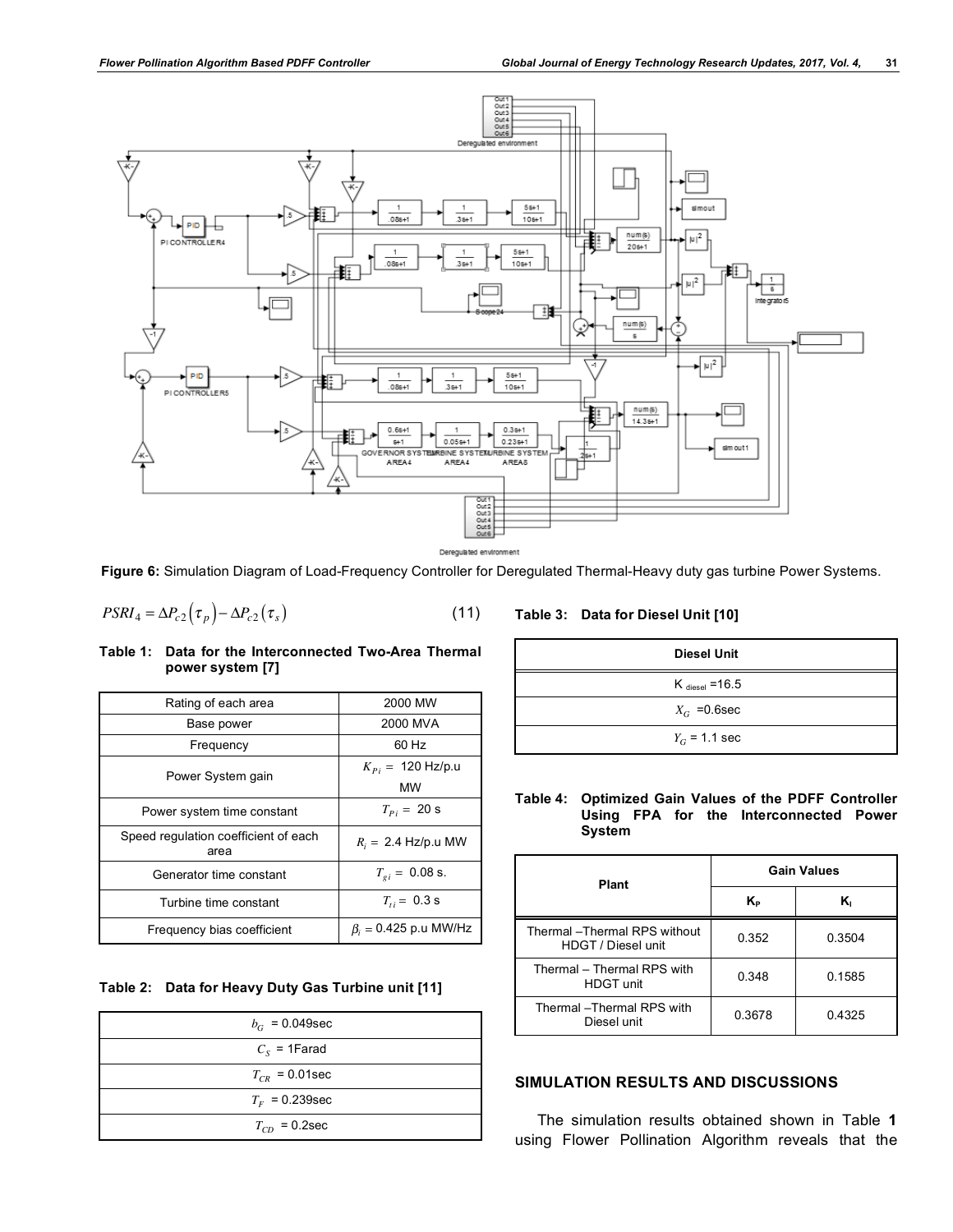| Load demand<br>change | PSRI for Thermal-Gas power system considering apf <sub>11</sub><br>$=$ apf <sub>12</sub> = apf <sub>21</sub> = apf <sub>22</sub> = 0.5 |                          |                          |                   | PSRI for thermal-diesel power system considering apf <sub>11</sub><br>$=$ apf <sub>12</sub> = apf <sub>21</sub> = apf <sub>22=</sub> 0.5 |             |             |             |             |          |
|-----------------------|----------------------------------------------------------------------------------------------------------------------------------------|--------------------------|--------------------------|-------------------|------------------------------------------------------------------------------------------------------------------------------------------|-------------|-------------|-------------|-------------|----------|
|                       | <b>PSRI</b>                                                                                                                            | <b>PSRI</b> <sub>2</sub> | <b>PSRI</b> <sub>2</sub> | PSRI <sub>4</sub> | $P_{c2}$                                                                                                                                 | <b>PSRI</b> | <b>PSRI</b> | <b>PSRI</b> | <b>PSRL</b> | $P_{c2}$ |
| Case 1                | 1.623                                                                                                                                  | 1.320                    | 0.097                    | 0.041             | 0.253                                                                                                                                    | 1.488       | .501        | 0.091       | 0.020       | 0.139    |
| Case 2                | 1.75                                                                                                                                   | 1.715                    | 0.111                    | 0.038             | 0.348                                                                                                                                    | 1.741       | 1.524       | 0.121       | 0.034       | 0.214    |
| Case 3                | 1.721                                                                                                                                  | 1.678                    | 0.096                    | 0.039             | 3.484                                                                                                                                    | 1.691       | 1.58        | 0.081       | 0.012       | 3.346    |
| Case 4                | 2.252                                                                                                                                  | 2.145                    | 0.129                    | 0.049             | 3.923                                                                                                                                    | 2.123       | 2.021       | 0.131       | 0.028       | 3.742    |

**Table 5: PSRI for a Two-Area Interconnected Power System using FPA Based PDFF Controller Considering Gas / Diesel Power Plant**

dynamic response of the system of the two-area interconnected Restructured Power System (RPS) with HDGT ensures a better dynamic response than that of the RPS without HDGT unit. Integral square Error (ISE) technique is used to obtain the optimum PID-controller gains. (Figure **7-11**)



**Figure 7:** ∆F1 (Hz) vs Time (s).



**Figure 8:** ∆F2 (Hz) vs Time (s).

#### **CONCLUSION**

This paper proposes the design of various Power System Ancillary Service Requirement Assessment Indices (PSASRAI) which highlights the necessary requirements to be adopted in minimizing the control input deviations there by reducing the frequency deviations, tie-line power deviation in a two-area



**Figure 9:**  $\Delta P_{\text{tie}}$  (p.u. MW) vs Time (s).



**Figure 10:**  $\Delta P_{c1}$  (p.u. MW) vs Time (s).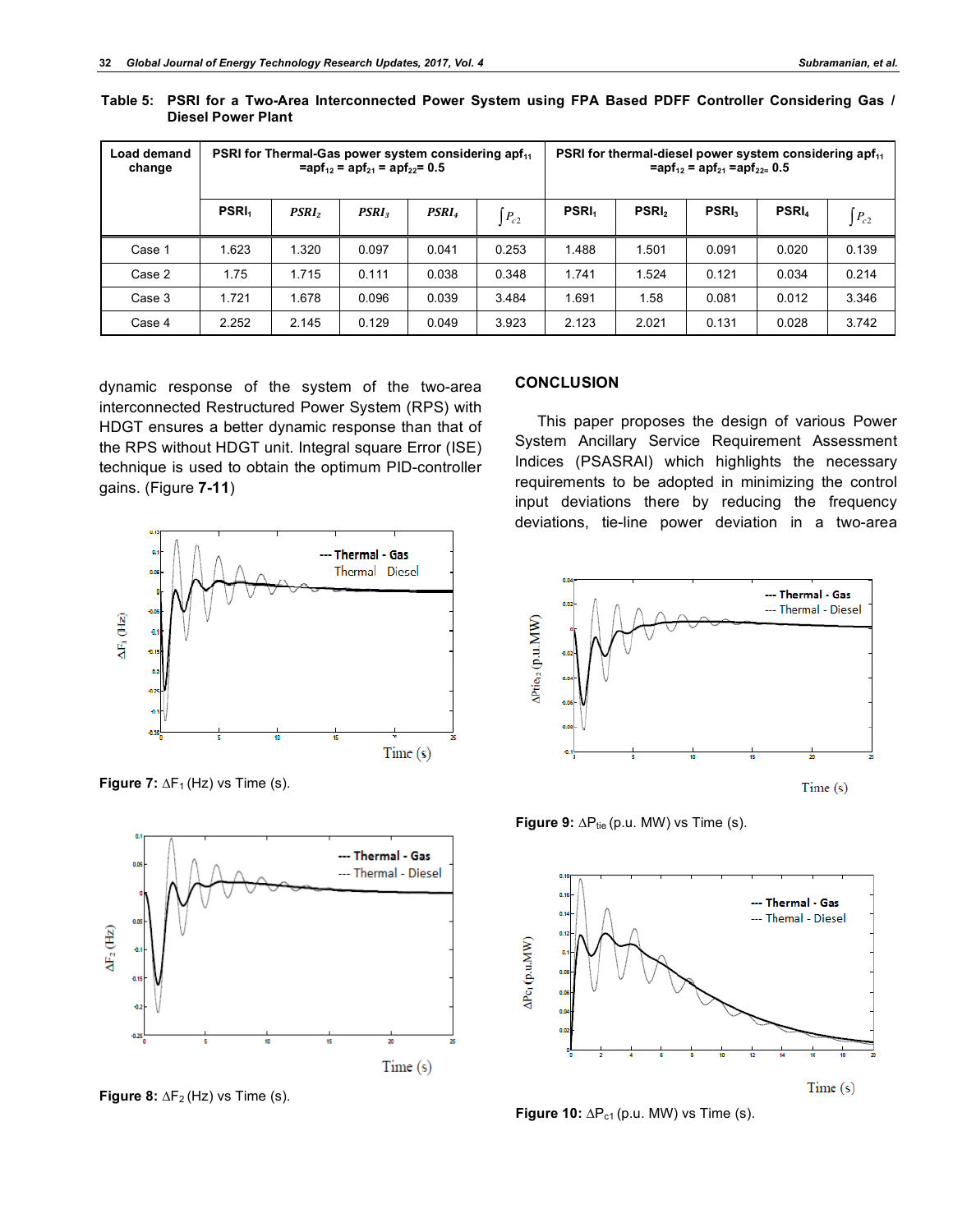

**Figure 11:**  $\Delta P_{c2}$  (p.u. MW) vs Time (s).

Thermal reheat interconnected restructured power system to ensure the reliable operation of the power system. The PDFF controllers are designed using FPA algorithm and implemented in a TATRIPS unit. This FPA Algorithm was employed to achieve the optimal parameters of gain values of the various combined control strategies. As FPA is easy to implement without additional computational complexity, with this algorithm quite promising results can be obtained and ability to jump out the local optima. Moreover, Power flow control is also found to be efficient and effective for improving the dynamic performance of load frequency control of the interconnected power system than that of the system. From the simulated results it is observed that the restoration indices calculated for the TATRIPS with SMES unit indicates that more sophisticated control for a better restoration of the power system output responses and to ensure improved Power System Ancillary Service Requirement Assessment Indices (PSASRAI) in order to provide good margin of stability.

## **REFERENCES**

- [1] Shashi Kant Pandey, Soumya R Mohanty and NandKishor. A literature survey on load–frequency control for conventional and distribution generation power systems. Renewable and Sustainable Energy Reviews Renewable and Sustainable Energy Reviews 2013; 25: 318-334. https://doi.org/10.1016/j.rser.2013.04.029
- [2] Singh Parmar KP, Majhi S and Kothari DP. Load frequency control of a realistic power system with multi-source power generation. Electrical Power and Energy Systems 2012; 42: 426-433. https://doi.org/10.1016/j.ijepes.2012.04.040
- [3] Dong L, Zhang Y and Gao Z. A robust decentralized load frequency controller for interconnected power systems. ISA Transaction 2012; 51: 410-419. https://doi.org/10.1016/j.isatra.2012.02.004
- [4] Sivachandran P, Lakshmi D and Amalrajan R. A Study on Load Frequency Control. Middle-East Journal of Scientific Research 2016; 24(3): 740-749.
- [5] Mukta and Balwinder Singh Surjan. Load Frequency Control Interconnected Power System in Deregulated Environment: A Literature Review. International Journal of Engineering and Advanced Technology (IJEAT) ISSN: 2249- 8958; 2013; 2(3): 435-441.
- [6] Ibraheem and Omveer Singh. Current Philosophies of Intelligent Techniques based AGC for Interconnected Power Systems. International Journal of Energy Engineering (IJEE) 2014; 4(4): 141-150.
- [7] Velusami S and Chidambaram IA. Decentralized Biased dual mode controllers for Load-frequency control of interconnected power system. Electric Power Components and Systems 2006; 34(10): 1057-1075. https://doi.org/10.1080/15325000600630327
- [8] Sadia Firdous and Mohammed Abdul Rahman Uzair. Load Frequency Control Techniques. International Journal of Science. Engineering and Technology Research (IJSETR) 2015; 4(8): 2887-2893.
- [9] Chatterjee, Ghoshal SP and Mukherjee V. Transient Performance Improvement of Thermal System Connected to Grid Using Distributed Generation and Capacitive Energy Storage Unit. International Journal on Electrical Engineering and Informatics 2010; 2(3): 159-178. https://doi.org/10.15676/ijeei.2010.2.3.1
- [10] Ramakrishna KSS, Pawan Sharma and Bhatti TS. Automatic generation control of interconnected power system with diverse sources of power generation. International Journal of Engineering, Science and Technology 2010; 2(5): 51-65. https://doi.org/10.4314/ijest.v2i5.60102
- [11] Soon Kiat Yee, Jovica V Milanovic and Michael Hughes F. Overview and Comparative Analysis of Gas Turbine Models for System Stability Studies. IEEE Transactions on Power Systems 2008; 23(1): 108-118. https://doi.org/10.1109/TPWRS.2007.907384
- [12] Hajagos LM and Berube GR. Utility Experience with Gas Turbine Testing and Modeling. IEEE Transactions on Power Engineering Society, Winter Meeting 2001; 2: 671-677. https://doi.org/10.1109/PESW.2001.916934
- [13] Yang XS. Flower pollination algorithm for global optimization. Berlin Heidelberg: Springer 2012. https://doi.org/10.1007/978-3-642-32894-7\_27
- [14] Yang XS, Karamanoglu M and He X. Flower pollination algorithm: a novel approach for multi objective optimization. Engineering Optimization 2014; 46(9): 1222-1237. https://doi.org/10.1080/0305215X.2013.832237